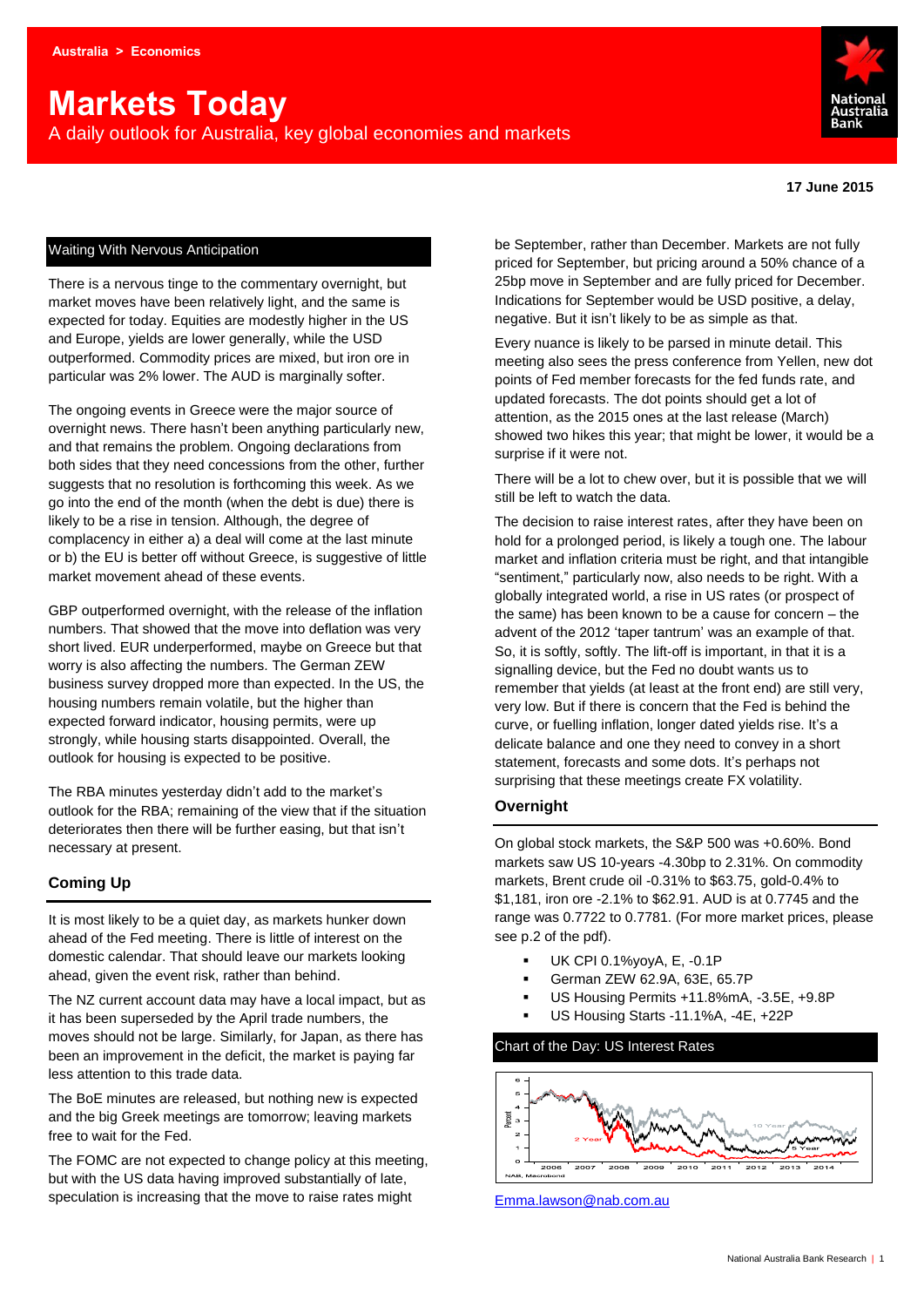

10-Jun 11-Jun 12-Jun 15-Jun 16-Jun

|            | <b>Foreign Exchange</b>      |        |                                |                                |                   |          |         |         | <b>Equities</b>      |                                                                 |                          |         | Commodities*     |         |        |
|------------|------------------------------|--------|--------------------------------|--------------------------------|-------------------|----------|---------|---------|----------------------|-----------------------------------------------------------------|--------------------------|---------|------------------|---------|--------|
|            |                              |        | Indicative 24hr<br>ranges (**) |                                |                   | Other FX |         |         | <b>Major Indices</b> |                                                                 |                          |         |                  | Last    | % day  |
|            | Last                         | % chge | Low                            | High                           |                   | Last     | % chge  |         |                      | Last                                                            | % day                    | $%$ y/y | Oil (Brent)      | 63.75   | $-0.3$ |
| <b>AUD</b> | 0.7745                       | $-0.3$ | 0.7722                         | 0.7781                         | <b>HKD</b>        | 7.7522   | 0.0     |         | Dow                  | 17.904                                                          | $+0.6$                   | 6.7     | Oil (WTI)        | 59.98   | 0.8    |
| <b>NZD</b> | 0.6990                       | $-0.1$ | 0.6972                         | 0.7009                         | <b>CNY</b>        | 6.2085   | 0.0     |         | S&P 500              | 2.097                                                           | $+0.6$                   | 8.2     | Oil (Tapis)      | 64.64   | $-0.5$ |
| <b>EUR</b> | 1.1243                       | $-0.4$ | 1.1205                         | 1.1330                         | SGD               | 1.3424   | $-0.3$  |         | Nasdag               | 5.056                                                           | $+0.5$                   | 17.0    | Gold             | 1180.50 | $-0.4$ |
| <b>GBP</b> | 1.5647                       | 0.3    | 1.5542                         | 1.5654                         | <b>IDR</b>        | 13,348   | 0.2     |         | <b>FTSE</b>          | 6.710                                                           | 0.0                      | $-0.7$  | CRB              | 223.77  | 0.6    |
| <b>JPY</b> | 123.40                       | 0.0    | 123.29                         | 123.80                         | <b>THB</b>        | 33.69    | 0.0     |         | <b>DAX</b>           | 11,044                                                          | $+0.5$                   | 11.7    | <b>GS Metals</b> | 301.5   | $-1.0$ |
| CAD        | 1.2312                       | $-0.1$ | 1.2306                         | 1.2346                         | <b>KRW</b>        | 1,118    | 0.1     |         | CAC <sub>40</sub>    | 4.840                                                           | $+0$                     | 7.3     | Aluminium        | 1681    | $-0.7$ |
| AUD/EUR    | 0.6888                       | 0.1    |                                |                                | <b>TWD</b>        | 31.09    | 0.4     |         | Nikkei               | 20,258                                                          | $-0.6$                   | 35.3    | Copper           | 5738    | $-1.0$ |
| AUD/JPY    | 95.57                        | $-0.3$ |                                |                                | PHP               | 45.19    | 0.0     |         | Shanghai             | 4.887                                                           | $-3.5$                   | 136.5   | <b>Nickel</b>    | 12695   | $-1.8$ |
| AUD/GBP    | 0.4950                       | $-0.6$ |                                |                                | <b>CHF</b>        | 0.93     | 0.3     |         | Hang Seng            | 26.567                                                          | $-1.1$                   | 14.5    | Zinc             | 2083    | $-0.6$ |
| AUD/NZD    | 1.1080                       | $-0.1$ |                                |                                | <b>SEK</b>        | 8.18     | 0.3     |         | ASX 200              | 5,536                                                           | $-0.1$                   | 2.5     | Ch. steel        | 2227    | $-1.7$ |
|            |                              |        |                                |                                |                   |          |         |         |                      |                                                                 |                          |         | Iron ore         | 62.9    | $-2.1$ |
|            |                              |        |                                |                                |                   |          |         |         |                      |                                                                 |                          |         | Coal             | 60.4    | 0.2    |
|            | <b>Interest Rates</b>        |        |                                |                                |                   |          |         |         |                      |                                                                 | <b>Overnight Futures</b> |         | Wheat Chic.      | 494.5   | $-0.2$ |
|            | <b>Indicative Swap Rates</b> |        |                                | <b>Benchmark 10 Year Bonds</b> |                   |          |         |         |                      |                                                                 | Sugar                    | 11.31   | $-1.3$           |         |        |
|            | Cash                         | 3mth   | 2Yr                            | 10Yr                           |                   | Last     | chge    | Sprd    |                      |                                                                 | Last                     | Chge    | Cotton           | 64.43   | 1.9    |
| <b>USD</b> | 0.25                         | 0.28   | 0.95                           | 2.40                           | $USD$ 10          | 2.31     | $-0.04$ |         |                      | Australia                                                       |                          |         | Coffee           | 132.0   | 1.3    |
| <b>AUD</b> | 2.00                         | 2.15   | 2.15                           | 3.34                           | <b>AUD 10</b>     | 3.01     | 0.00    | 0.70    |                      | 3 mth bill                                                      | 97.89                    | 0.00    |                  |         |        |
| <b>NZD</b> | 3.25                         | 3.30   | 3.16                           | 4.01                           | NZD <sub>10</sub> | 3.81     | 0.00    | 1.50    |                      | 97.95<br>0.01<br>CO <sub>2</sub> Emissions - Euros<br>3 Yr bond |                          |         |                  |         |        |
| <b>EUR</b> | 0.05                         | 0.06   | 0.16                           | 1.16                           | CAD <sub>10</sub> | 1.74     | $-0.03$ | $-0.57$ |                      | 10 Yr bond                                                      | 96.98                    | 0.04    |                  | Last    | % day  |
| <b>GBP</b> | 0.50                         | 0.57   | 1.02                           | 2.10                           | <b>EUR 10</b>     | 0.80     | $-0.03$ | $-1.51$ |                      | $3/10$ sprd                                                     | 0.97                     | $-0.03$ | Jun-2015         | 7.48    | $-1.3$ |
| <b>JPY</b> | 0.10                         | 0.10   | 0.15                           | 0.68                           | <b>GBP 10</b>     | 1.99     | $-0.04$ | $-0.32$ |                      | SPI                                                             | 50.0                     | 0.9     | Dec-2015         | 7.45    | $-1.3$ |
| CAD        | 0.75                         | 1.17   | 1.03                           | 2.21                           | <b>JPY 10</b>     | 0.50     | $-0.01$ | $-1.81$ |                      |                                                                 |                          |         | Dec-2016         | 7.53    | $-1.3$ |

Source: Bloomberg.

Please note the high/low FX rates are only an indication. Please refer to your National Dealer for confirmation.

\* All near futures contracts, except CRB. GS Metals is Goldman Sachs industrial metals index. Metals prices are CME. Emissions: ICE Dec contracts, Euros

\*\* These are indicative ranges over the past 24 hours; please confirm rates with your NAB dealer

10-Jun 10-Jun 11-Jun 11-Jun 13-Jun

Last is around 6:30am Sydney

Source: Bloomberg.

Source: Bloomberg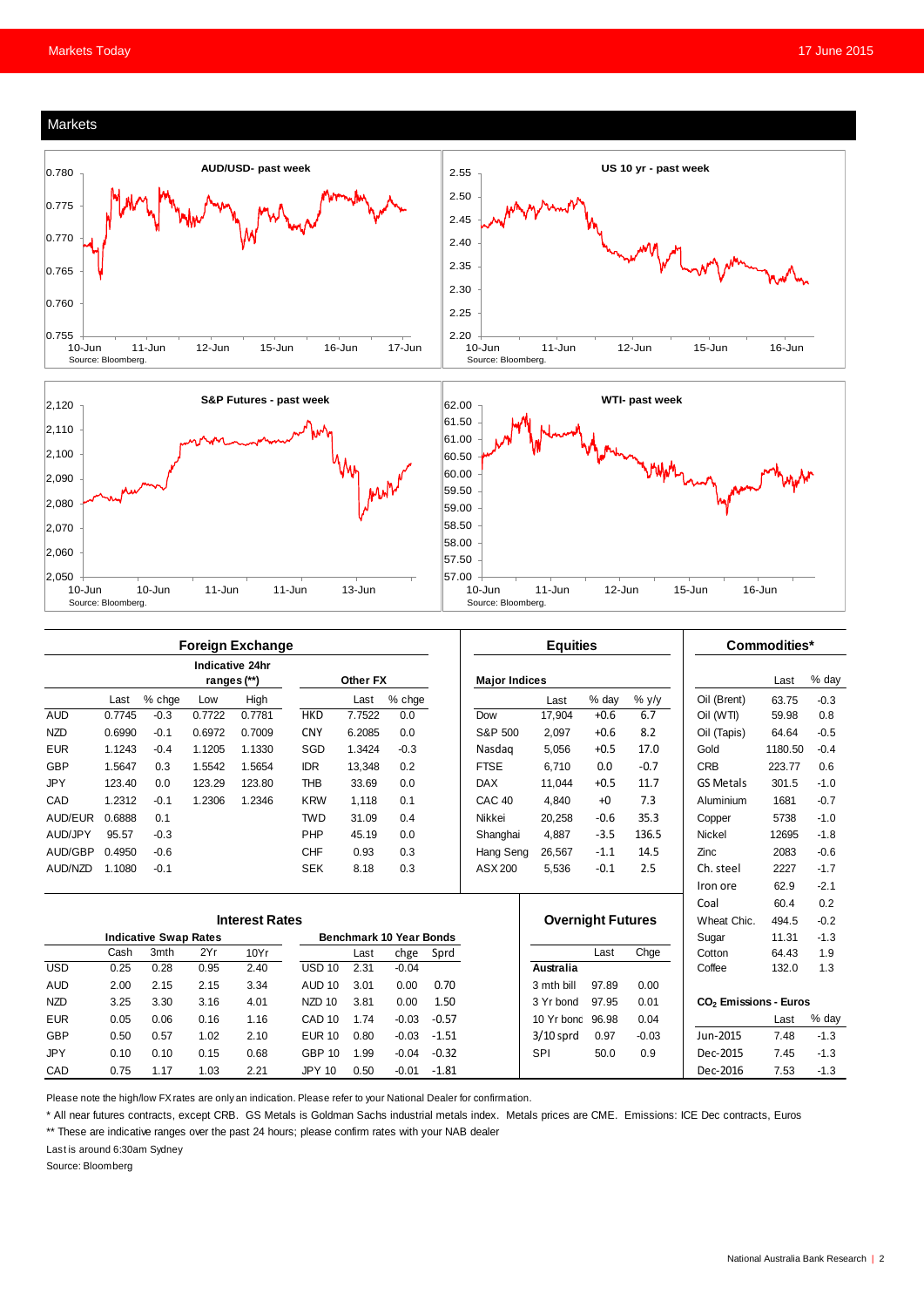#### Calendar

|                 |                                                                           | <b>Time</b>   | <b>NAB</b>      |                         |        |                             |                |                |  |
|-----------------|---------------------------------------------------------------------------|---------------|-----------------|-------------------------|--------|-----------------------------|----------------|----------------|--|
|                 | Country Economic Indicator                                                | Period        | Forecast        | Consensus               | Actual | <b>Previous</b>             | <b>GMT</b>     | <b>AEST</b>    |  |
|                 | Wednesday, 17 June 2015                                                   |               |                 |                         |        |                             |                |                |  |
| NZ              | <b>BoP Current Account Balance</b>                                        | 1Q            |                 |                         |        | $-3.194B$                   | 22.45          | 8.45           |  |
| NZ              | Current Account GDP Ratio YTD                                             | 1Q            | $-3.70%$        |                         |        | $-3.30%$                    | 22.45          | 8.45           |  |
| JN              | <b>Trade Balance Adjusted</b>                                             | May           |                 | $-4204.8B$              |        | $-4208.7B$                  | 23.50          | 9.50           |  |
| AU              | Westpac Leading Index MoM<br><b>Electronic Exports YoY</b>                | May           |                 |                         |        | 0.10%<br>$-3.80%$           | 0.30           | 10.30<br>10.30 |  |
| SI<br>JN        | Machine Tool Orders YoY                                                   | May<br>May F  |                 |                         |        | 15.00%                      | 0.30<br>6.00   | 16.00          |  |
| UK              | Jobless Claims Change                                                     | May           |                 | $-13.8K$                |        | $-6.5K$                     | 8.30           | 18.30          |  |
| UK              | Average Weekly Earnings 3M/YoY                                            | Apr           |                 | 2.40%                   |        | 1.90%                       | 8.30           | 18.30          |  |
| UK              | ILO Unemployment Rate 3Mths                                               | Apr           |                 | 5.50%                   |        | 5.50%                       | 8.30           | 18.30          |  |
| UK              | Bank of England Minutes                                                   |               |                 |                         |        |                             | 8.30           | 18.30          |  |
| EC              | <b>Construction Output MoM</b>                                            |               |                 |                         |        | 0.80%                       | 9.00           | 19.00          |  |
| EC              | CPI MoM/YoY                                                               |               |                 | 0.2%/0.3%               |        | 0.2%/0.3%                   | 9.00           | 19.00          |  |
| US              | <b>MBA Mortgage Applications</b>                                          |               |                 |                         |        | 8.40%                       | 11.00          | 21.00          |  |
| CA              | Wholesale Trade Sales MoM                                                 |               |                 |                         |        | 0.80%                       | 12.30          | 22.30          |  |
| <b>US</b>       | <b>FOMC Rate Decision</b>                                                 | <b>Jun-17</b> |                 | $0.00\% - 0.25\%$       |        | $0.00\% - 0.25\%$           | 18.00          | 4.00           |  |
|                 | Thursday, 18 June 2015                                                    |               |                 |                         |        |                             |                |                |  |
| <b>NZ</b>       | <b>GDP SA QoQ/YoY</b>                                                     | 1Q            | 0.60%           | 0.60%                   |        | 0.8%/3.5%                   | 22.45          | 8.45           |  |
| <b>CH</b>       | <b>Property Prices</b>                                                    | May           |                 |                         |        |                             | 1.30           | 11.30          |  |
| AU              | <b>RBA Bulletin</b>                                                       |               |                 |                         |        |                             | 1.30           | 11.30          |  |
| AU              | <b>RBA FX Transactions Government</b>                                     | May           |                 |                         |        | -419M                       | 1.30           | 11.30          |  |
| AU              | <b>RBA FX Transactions Market</b>                                         | May           |                 |                         |        | 274M                        | 1.30           | 11.30          |  |
| AU              | <b>RBA FX Transactions Other</b>                                          | May           |                 |                         |        | 72M                         | 1.30           | 11.30          |  |
| EC              | <b>ECB Publishes Economic Bulletin</b>                                    |               |                 |                         |        |                             | 8.00           | 18.00          |  |
| UK              | Retail Sales Ex Auto Fuel MoM                                             | May           |                 | $-0.20%$                |        | 1.20%                       | 8.30           | 18.30          |  |
| EC              | Labour Costs YoY<br><b>Current Account Balance</b>                        | 1Q            |                 |                         |        | 1.10%                       | 9.00           | 19.00          |  |
| US<br>US        | CPI MoM/YoY                                                               | 1Q            |                 | $-$116.4B$<br>0.5%/0.0% |        | $-$113.5B$<br>$0.1\%/0.2\%$ | 12.30          | 22.30<br>22.30 |  |
| US              | Initial Jobless Claims                                                    | May<br>Jun-13 |                 |                         |        | 279K                        | 12.30<br>12.30 | 22.30          |  |
| US              | Philadelphia Fed Business Outlook                                         | Jun           |                 | 8.0                     |        | 6.7                         | 14.00          | 0.00           |  |
| EU              | <b>EuroGroup meeting</b>                                                  |               |                 |                         |        |                             |                |                |  |
| US              | Leading Index                                                             | May           |                 | 0.4%                    |        | 0.7%                        | 14.00          | 0.00           |  |
| Friday,         | 19 June 2015                                                              |               |                 |                         |        |                             |                |                |  |
| NZ              | ANZ Job Advertisements MoM                                                | May           |                 |                         |        | $-0.20%$                    | 22.00          | 8.00           |  |
| NZ              | ANZ Consumer Confidence Index                                             | Jun           |                 |                         |        | 123.9                       | 1.00           | 11.00          |  |
| NZ              | ANZ Consumer Confidence MoM                                               | Jun           |                 |                         |        | $-3.80%$                    | 1.00           | 11.00          |  |
| <b>CH</b>       | <b>MNI Business Indicator</b>                                             | Jun           |                 |                         |        | 49.7                        | 1.45           | 11.45          |  |
| JN              | Bank of Japan Policy Statement/Kuroda Press Conference                    |               |                 |                         |        |                             | 3.00           | 13.00          |  |
| JN              | All Industry Activity Index MoM                                           | Apr           |                 | 0.30%                   |        | $-1.30%$                    | 4.30           | 14.30          |  |
| JN              | Leading Index CI                                                          | Apr F         |                 |                         |        |                             | 5.00           | 15.00          |  |
| EC              | <b>ECB Current Account SA</b>                                             | Apr           |                 |                         |        | 18.6B                       | 8.00           | 18.00          |  |
| UK              | Public Finances (PSNCR)                                                   | May           |                 |                         |        | $-4.0B$                     | 8.30           | 18.30          |  |
| CA              | CPI Core MoM/YoY                                                          | May           |                 |                         |        | 0.1%/2.3%                   | 12.30          | 22.30          |  |
| CA              | <b>Retail Sales MoM</b>                                                   | Apr           |                 |                         |        | 0.70%                       | 12.30          | 22.30          |  |
| CA<br><b>JN</b> | Retail Sales Ex Auto MoM                                                  | Apr           |                 |                         |        |                             | 12.30          | 22.30          |  |
| UK              | <b>BOJ Annual Rise in Monetary Base</b><br><b>CBI Trends Total Orders</b> | Jun-19<br>Jun |                 |                         |        | ¥80T<br>$-5$                | 14.00<br>14.00 | 0.00<br>0.00   |  |
| <b>US</b>       | Fed's Mester (alt) Speaks at Fed Policy Summit in Pittsburgh              |               |                 |                         |        |                             | 16.00          | 2.00           |  |
|                 | Monday, 22 June 2015                                                      |               |                 |                         |        |                             |                |                |  |
| ΝZ              | Net Migration SA                                                          | May           |                 |                         |        | 4740                        | 22.45          | 8.45           |  |
| JN              | Convenience Store Sales YoY                                               | May           |                 |                         |        | 4.00%                       | 7.00           | 17.00          |  |
| SW              | Sweden's Riksbank Executive Board Meeting                                 |               |                 |                         |        |                             | 11.00          | 21.00          |  |
| US              | Chicago Fed Nat Activity Index                                            | May           |                 |                         |        | $-0.15$                     | 12.30          | 22.30          |  |
| JN              | Supermarket Sales YoY                                                     | May           |                 |                         |        | 6.40%                       | 14.00          | 0.00           |  |
| GR              | <b>Current Account Balance</b>                                            | Apr           |                 |                         |        |                             | 14.00          | 0.00           |  |
| NZ              | Westpac Consumer Confidence                                               | 2Q            |                 |                         |        | 117.4                       | 14.00          | 0.00           |  |
| СA              | <b>Bloomberg Nanos Confidence</b>                                         | Jun-19        |                 |                         |        |                             | 14.00          | 0.00           |  |
| EC              | <b>Consumer Confidence</b>                                                | Jun A         |                 |                         |        |                             | 14.00          | 0.00           |  |
| US              | <b>Existing Home Sales</b>                                                | May           |                 |                         |        | 5.04M                       | 14.00          | 0.00           |  |
| US              | <b>Existing Home Sales MoM</b>                                            | May           |                 |                         |        | $-3.30%$                    | 14.00          | 0.00           |  |
|                 | Upcoming Central Bank Interest Rate Announcements                         |               |                 |                         |        |                             |                |                |  |
|                 | <b>US Federal Reserve</b>                                                 | 18-Jun        |                 |                         |        | 0%-0.25%                    |                |                |  |
| Japan, BoJ      |                                                                           | 19-Jun        | $0.0\% - 0.1\%$ | $0.0\% - 0.1\%$         |        | $0.0\% - 0.1\%$             |                |                |  |
| Australia, RBA  |                                                                           |               | 2.00%           | 2.00%                   |        | 2.00%                       |                |                |  |
| UK BOE          |                                                                           |               | 0.50%           | 0.50%                   |        | 0.50%                       |                |                |  |
| Europe ECB      |                                                                           | 16-Jul        | 0.05%           | 0.05%                   |        | 0.05%                       |                |                |  |
| Canada, BoC     |                                                                           | 16-Jul        |                 |                         |        | 0.75%                       |                |                |  |
|                 | New Zealand, RBNZ                                                         | 23-Jul        | 3.00%           | 3.00%/3.25%             |        | 3.25%                       |                |                |  |
|                 | CMT: Croopwich Moon Timo: AEST: Australian Fastern Standard Timo          |               |                 |                         |        |                             |                |                |  |

**GMT: Greenwich Mean Time; AEST: Australian Eastern Standard Time**